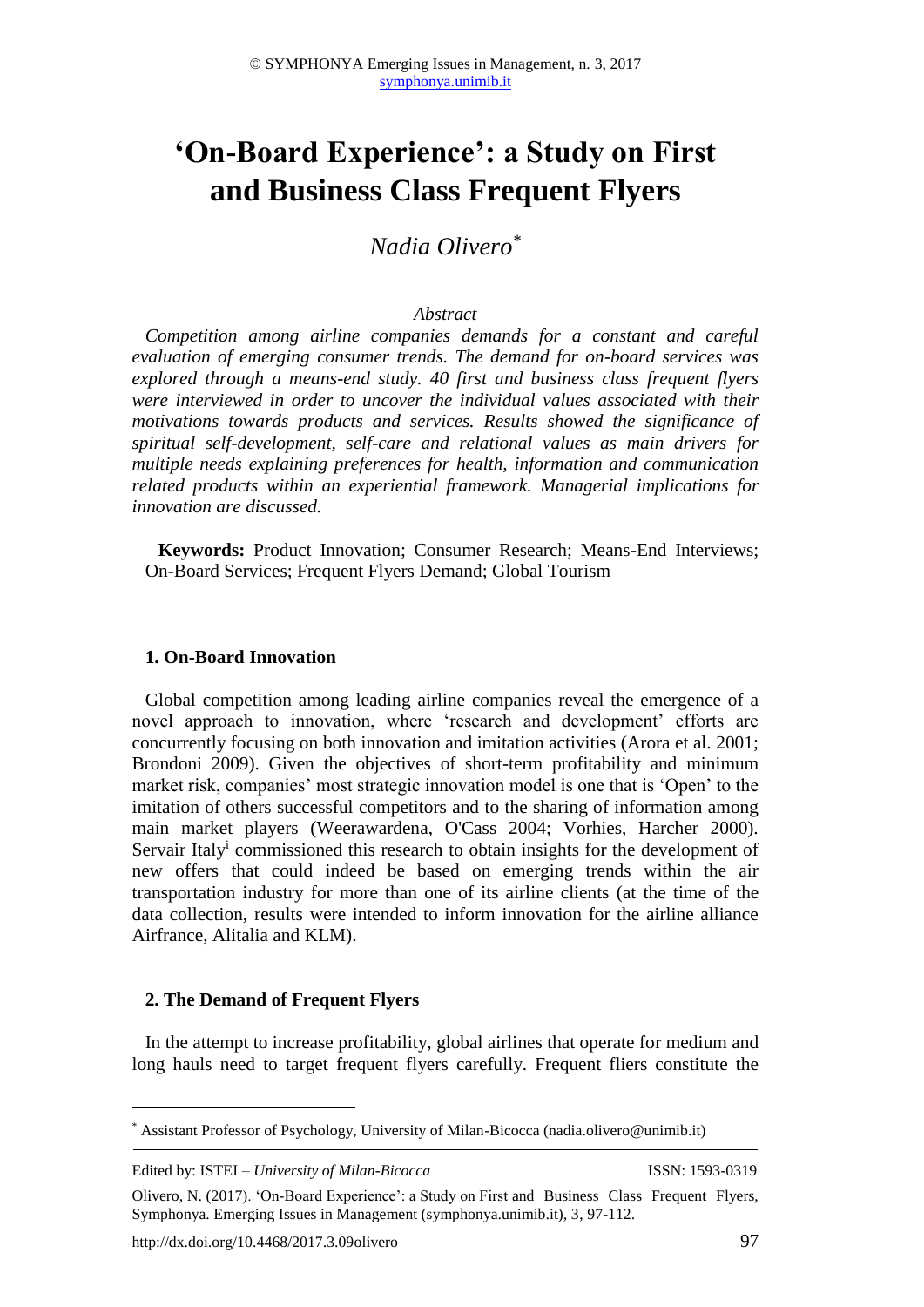most important client base to be reached and maintained through reward-schemes programs and are, at the same time, an important source of information for the monitoring of emerging trends. One of the effects of business globalization is certainly that of the growing number of people who currently spend considerable part of their lifetime on planes. People who travel extensively and globally represent an interesting sample for consumer research into emerging global trends. Various evidences suggest that competition among airlines is not only based on price. Previous research has showed that consumers may be willing to pay more for increased service quality (Balcombe et alt. 2009; Espino et al.; 2008; Lee and Luengo-Prado; 2004; Martin et al.; 2008) and business flyers who engage in medium and long hauls flights are likely to show a more complex structure of needs than just a 'best price' preference.

Based on the consumer research literature that argued for the role of values in determining decision making, this study adopts a means-end approach to understand the relation between products and services evaluations, self-relevant values and emerging needs. Since Rokeach (1968; 1973; 1979) contributions, values have been commonly regarded as long lasting believes which guide motivation toward actions and decisions according to what is thought to be socially and personally preferable at the most fundamental level. It is assumed that values are forged socially in the relation between the individual and its social context, to reflect social conformity, moral orientation and self-determination. Values determine actions by means of motivation, by defining a hierarchical system of goals, where some goals have been described as instrumental to higher levels of other goals. According to this representation of the decision making structure, previous research has argued that consumers relate to products as means to further ends and that personal values guide the evaluation of product attributes through beliefs about consequences of use (Grunert et al. 1995, Gutman 1981; Reynolds and Gutman 1984; Perkins and Reynolds, 1988). The Means-End Theory sustains that as consumers may perceive products and services as self-relevant, the evaluation of products attributes and the related preferences will go beyond functionality to reveal what is meaningful for the individual values (Gutman 1982). Under this perspective, differences across product categories and consumer targets exist. This paper posits that the evaluation of flight services attributes for consumers who travel very frequently and for long hours will be particularly critical in terms of self-relevance.

# **3. Means-End Approach and Methodological Implications**

The Means-End Theory, and its related approach, developed by Gutman (1982) are based on the assumption that consumers' purchases are fundamentally oriented by individual values. What is self-relevant will determine the evaluation of the positive or negative consequences that are thought to derive from each product or service attributes. The purpose of the methodology is, therefore, that of revealing the hierarchical structures of Attribute-Consequence-Values (A-C-V), which associate products or service attributes to their consequences and these latters to personal values. For a more detailed analysis, authors have suggested the adoption of an amplified A-C-V model, dividing values in instrumentals and terminals, consequences in functional and psychological, and attributes in concretes and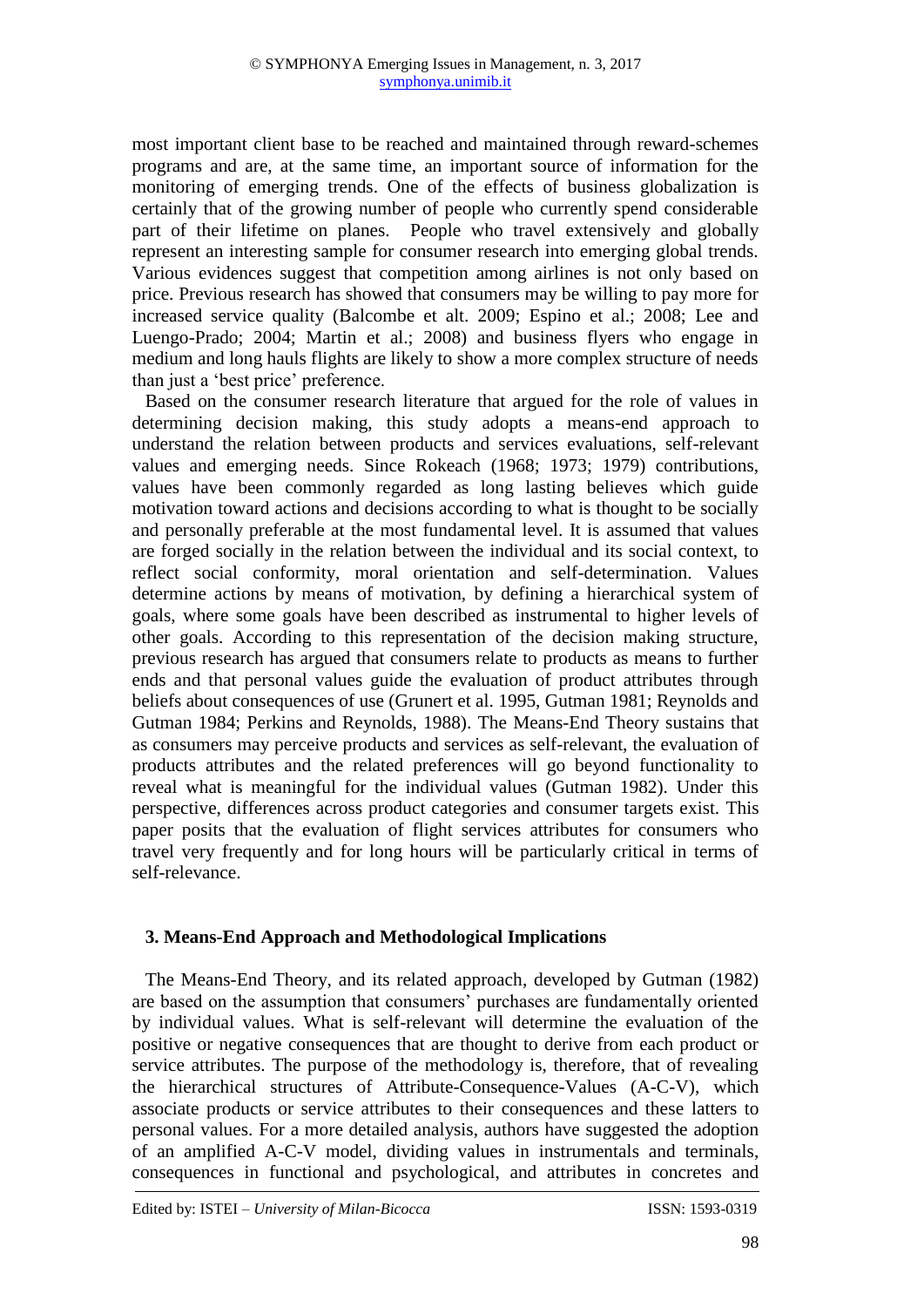abstracts (Grunert et al. 1995; Walker and Olson, 1991). The methodology for the collection of the data is known with the term 'laddering' and usually consists in indepth individual interviews aimed at identifying existing connections between attributes, consequences and values. Interviews are conducted by means of repeated questions on the 'subjective importance', to help toward increasing levels of abstractions from the subjective importance of the product or service attributes toward the subjective importance of higher-level values. A typical question of the laddering technique is 'why is this important for you?'. These types of questions are prompted any time participants discuss a product attribute to help for a further and deeper understanding of the motivation that is behind the attribute evaluation. For instance, consumers may evaluate positively a fruit juice bottle that is made of glass (product attribute) and by asking 'why is this important for you?' one might discover that the consequences associated to that attribute are 'higher cost' and 'longer lasting quality'. The interview may then reveal a preference for the longer lasting quality despite the higher cost. By asking again 'why is this important for you?' , another consequence of the product attribute may be revealed, for instance that 'longer lasting quality is safer'. The laddering technique will then help to reveal the subjective importance of 'safety' by showing its links to self-relevant values such as: 'feeling secure', 'protecting the family' and 'being a good parent'. The identification of the ladders is based on the quantification of the associations between elements of the means-end chain to allow for the identification of the most relevant ones within a group of consumers. In the example above, the research could have revealed that the value 'being a good parent' was the most significant motive behind a number of attribute preferences, thus providing important indications for the communication of the product or even for the development of new product attributes to satisfy the same motivation.

# **3.1. Data Collection and Sample Description**

Interviews have been conducted in both Italy and the UK between June and September 2016 on an heterogeneous sample of international frequent flyers of business and first class flights. They were 20 women and 20 males, between 28 and 61 years old (means age 43.5 years). 32 were in full time employment in executive positions and 8 were self-employed in various business sectors including finance, innovation technology, tourism, fashion, design, advertising, engineering, managing consultancy, architecture, banking. Most used airlines were: AZ, AF, AA, U2, EK, BA, VY, SQ, LH, DL, UA, WN, YK, KLM, QR. They were all enrolled to at least one frequent flyer program with 15 of them enrolled to more than one, including: Emirates, Airfrance, Alitalia, Lufthansa, British Airways, Qatar Airways, Delta, United, Continental, Southwest, KLM. Flight frequency was between 16 and 40 flights a year with an average of 23 flights a year, the majority of which in medium and long hauls. All the participants were frequent flyers for business reasons, however many of them also reported to engage in additional medium and long hauls flights when traveling for holidays. All participants regularly used lounges when travelling for business. 18 of them reported to fly mainly in economy class when traveling for leisure and personal reasons. 10 of them never travel in economy and 4 mainly in first class. None of them received rewards for taking part in the interview. Recruitment, which was conducted by snowballing among various social and professional networks, lasted longer than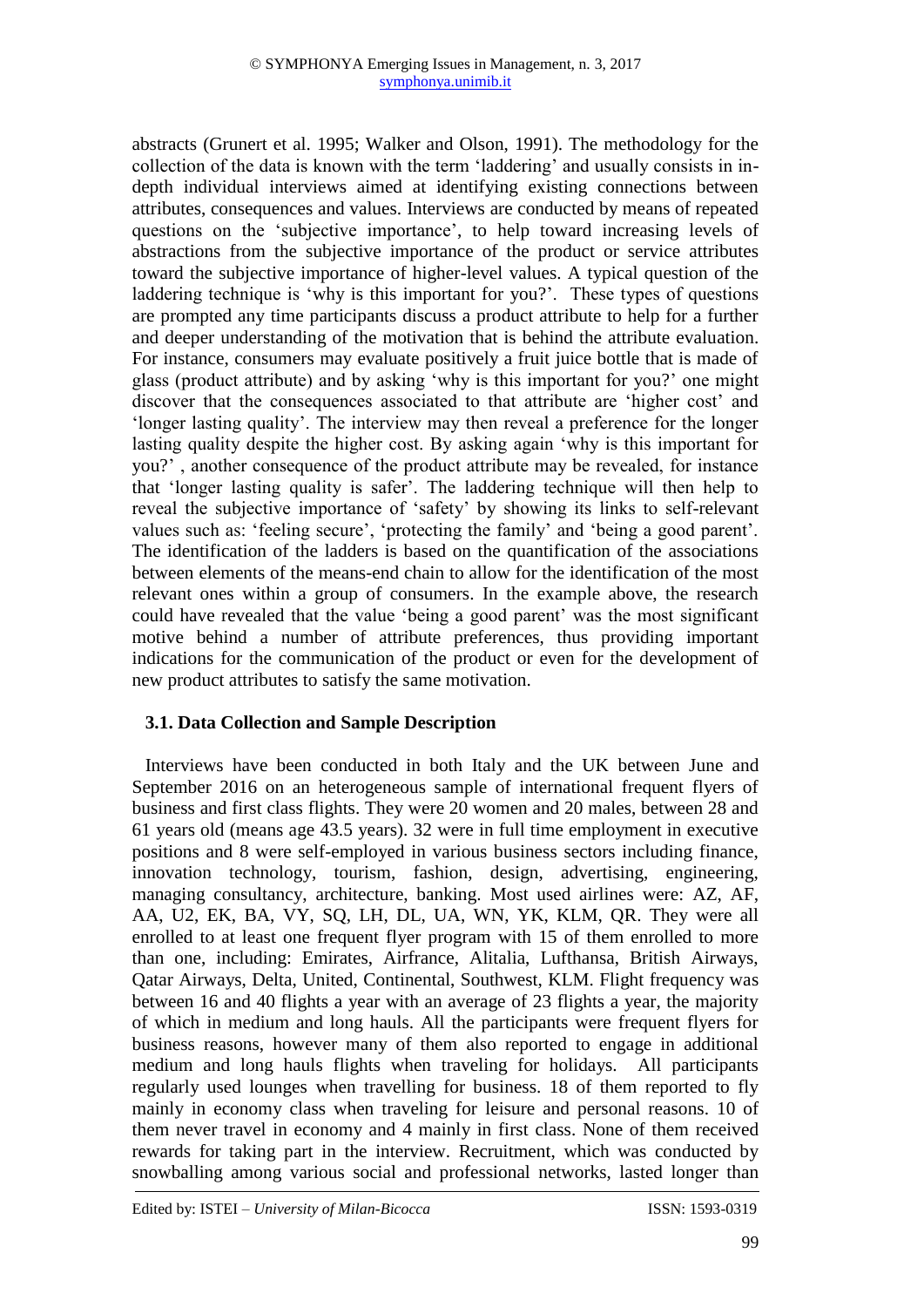usual as a main difficulty was to arrange a time for the interview rather than the willingness to participate. Participants showed interest in the study. Most of the interviewees were eager to talk about their flight experiences and were somehow anxious to have their voice heard about various issues of dissatisfaction with their travels experiences. We originally recruited 43 individuals but three interviews were discarded because were interrupted at a very early stage before conclusion. The Means-End Approach is often adopted to confront attributes of products of different brands in order to help with brand positioning with respect to competition and to distinguish brand of products in a given product category. In these cases, consumers are asked to describe attributes that differentiate each brand and this is usually achieved by prompting comparisons between the brand characteristics in terms of personal preference or perceived benefit (see Reynolds and Gutman, 1988). The Means-End Approach can be also adopted to investigate motivation for a specific product, and in this case a usual approach will be to ask for the most comprehensive list of product attributes from which to start with the investigation of the laddering. The present study, having the main aim to investigate values and motivations associated to the frequent flight consumption, focused on the general product category and only marginally compared some brand features. A few comparisons between airlines were obtained spontaneously by the respondents but were not investigated deeply as the main goal of the analysis was the identification of uncovered needs for product innovation across brands. This methodological stance is coherent with the idea of open innovation, which relies on imitation as on the global sharing of corporates know-how for the purpose of optimizing performance (Brondoni, 2012). When consumers spontaneously reported a comparison between different airlines the goal of the interview was to uncover evaluations associated to the different attributes in order to explain which ones could satisfy better the consumer need. The interview technique followed the method of 'differences of occasion' for which the interviewees is presented with cases of consumption contexts and asked to describe the characteristics of such consumption (Reynolds and Gutman, 1988). They were first presented with the context of "the time at the airport before embarking'' and then with the context of "the time during the flight from embarking to disembarking". For each scenario participants were asked to relate about all events, actions and happenings what they would usually experience in such context of consumption and to then focus on the description of the related service attributes and the evaluation of their consequences.

# **4. Data Analysis**

Interviews material was analyzed according to the laddering method and started with a content analysis to identify 'meaningful' material representing evaluations of attributes, consequence beliefs and values, all named 'elements'. All the identified elements were then coded within the different categories of Concrete and Abstract Attributes, Functional and Psychological Consequences, Instrumental Values, Terminal Values (see Table 1 and Table. 2). Following the coding of the elements, a third step of the analysis consisted in the quantification of the associations between elements, which are represented in the Implication Matrix (see Figure 1). On the basis of the strengths of the relationships between elements a Hierarchical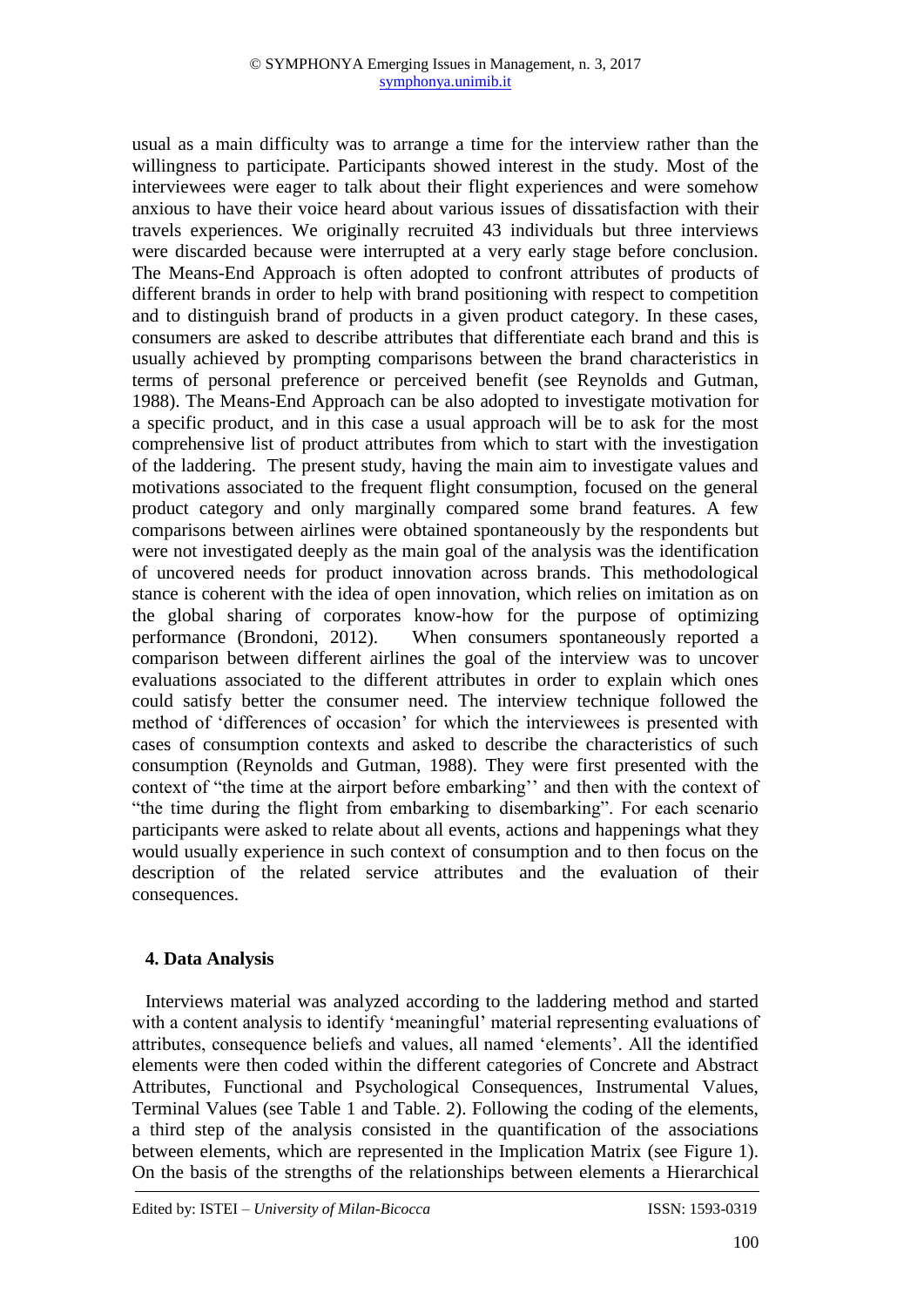Value Map was designed (see Figure 2) and finally the most dominant ladders were identified and explored for the explanation of the most significant values and their associations.

## **5. Selection of Elements**

Rough data were dismembered from the interviews by looking at each interview content in search of means-end chains and especially of single elements to be consequently linked to the others according to the laddering method. As suggested by Reynolds and Gutman (1988) special care was given to the search of the most representing sentences with the aim to avoid reporting too many elements with the same meanings.

Examples of the main sentences on attributes are:

*□* "*Seats need to be comfortable and one needs to be able to sleep…otherwise you cannot work once you arrive at destination*"; "*Good airlines offer high quality food, gourmet and healthy food*"; "*I am not interested in too many desserts or glasses of champagne,* 

*what I care most is light healthy food, vegetables and fresh fruits…with all this travelling.. health is important*";

"*I usually keep up-to-date with news or films on the plain, to find 'new films releases' that are actually old is annoying*";

"*I almost never buy from the duty free catalogue, selections of products are useless. In recent years they have improved, still I think that on the plan they should just sell useful products like device chargers or toothpaste, products you need when you travel*";

"*Ideally I would like to find more services dedicated to wellbeing, quality toiletry kits, health and beauty products";*

*"It is important to be ready for work meetings – and the time of the flight could be used for beauty treatments - I know that Virgin Atlantic gives this service both in flight and in their ClubHouse at Heathrow airport* ".

Main attributes sentences are identified together with consequences and values sentences. Sentences, and then elements, are selected on the basis of the observed associations and their significance. Examples of consequences and values sentences are:

*□* "*My work is demanding, I have no time to waste, time is precious, anything that helps improving efficiency would be good, I like to find newspapers in different languages, financial news…connectivity is great..I am more then willing to pay for it if it really works*";

"*Connectivity is going to become a must – however the fact that is not always available is kind of good… I can relax and watch a movie instead*";

"*Emirates, Singapore Airlines and Qatar are the best for luxury, they make you feel pampered at anytime, I have never seen them loosing control, there is a special atmosphere, everything is designed to*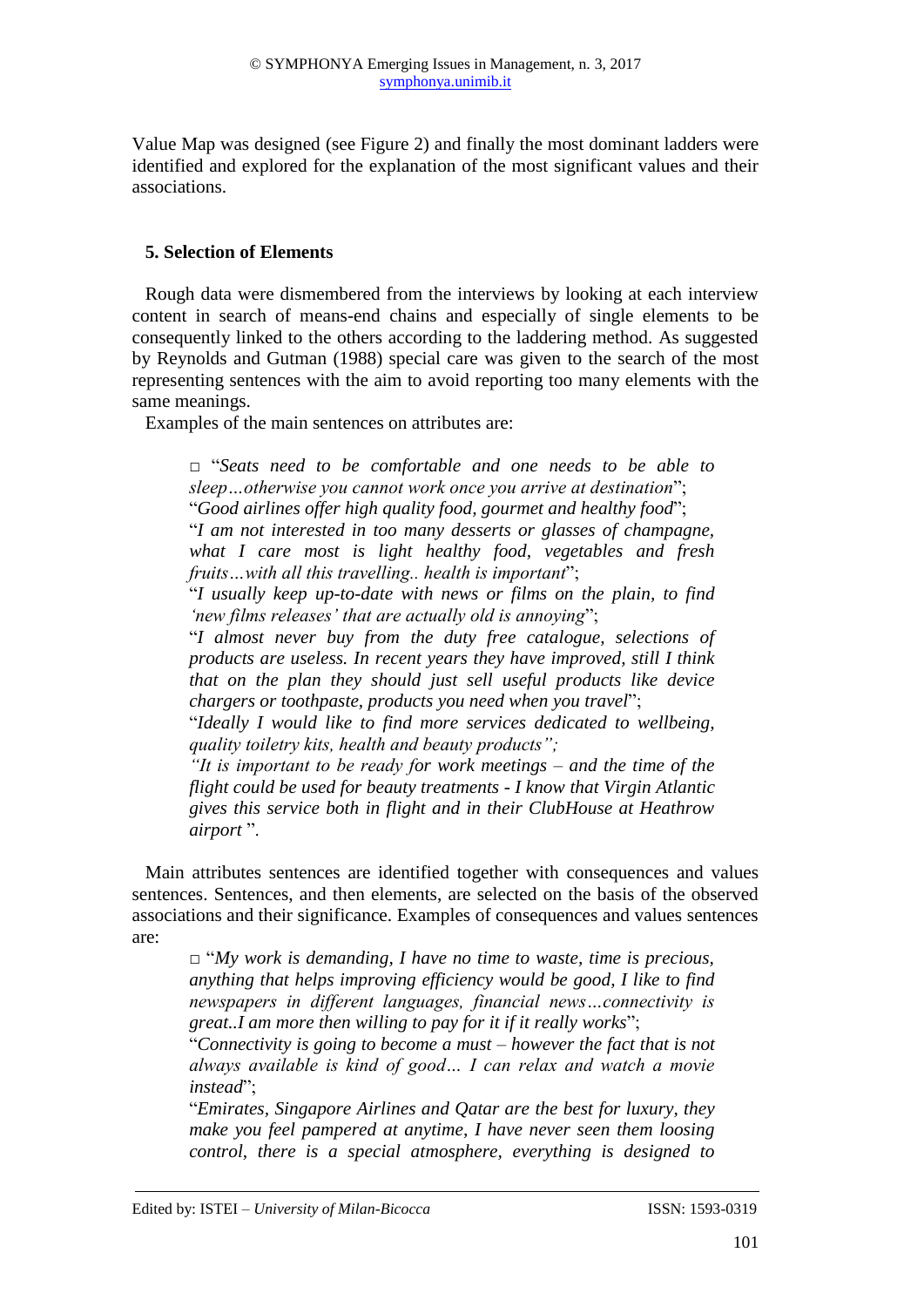*convey relax and luxury, lights, colours..even noises are silenced thanks to the noise cancelling headphones*";

"*Flight assistants wear the same very distinctive fragrance – that is also on the warm towels – it is all about luxury and experience – you feel in heaven*";

"*I don't mind about traditional and typical food, unless it is an excellence…what is needed is efficiency and high standards of services not folklore, sometimes a strong association with a flag is just a minus – in the globalization era people look for international standards*";

*"When the crew is unfriendly that means poor training, and this reminds me that the airline is not a good airline, I feel uneasy, mainly because I am worried that their poor service may be an indication of poor maintenance and lack of safety"*;

"*the flight is an empty free time, a lonely time, in case you do not like the entertainment and you do not have a good book..choice is limited..unless you end up working*";

"*when I drive I always take advantage of the time to call friends and relatives…on the plain this is not possible, it's necessarily time that you need to spend on your own*";

"*I would like to have more free time to take care of myself, looking good and feeling good is important, it gives the rights strengths to solve every day problems…being always on the go means that you must perform at optimal levels but if there is no time for self-care even work is affected to not talk about personal relationships of course*..";

"*sometimes I feel like there is another me that is being ignored, that I should take care of more, a real me who is not only work, who cultivates friendships, cultural interests, hobbies…she must be the one who gives me that terrible head-hake that forces me to stop*!".

The identification of the main sentences guided the selection of the key elements that appeared to be more frequent across interviews and, at the same time, more significant because of their frequent association with other elements of the ladder A-C-V. The number of the elements that emerged was originally 168, that were subsequently analyzed with the aim to reduce and discard any repetitive elements or those that did not appear to be leading to any deeper meaning as well as those that were not considered relevant to the analysis. Examples of the elements that were discarded at this stage are: "excellence"; "typical'' (abstract attributes); 'water', 'reading lights' (concrete attributes) because did not clearly relate with the attributes consequences and/or they were already represented by elements that recurred more frequently. At this stage 64 elements were identified and classified in the Summary Table of the Content Codes (Table 1). A further overview of the interview data provided some indications on the main patterns of associations between elements. In relating about the first consumption context of 'The time at the airport before embarking', interviewees focused on two main topics: (a) the airline operations, mainly to stress their appreciation for all the dedicated services that could speed up waiting times for security controls, check-in, loading of baggages, airport transfers; (b) lounges and their services, mainly to indicate their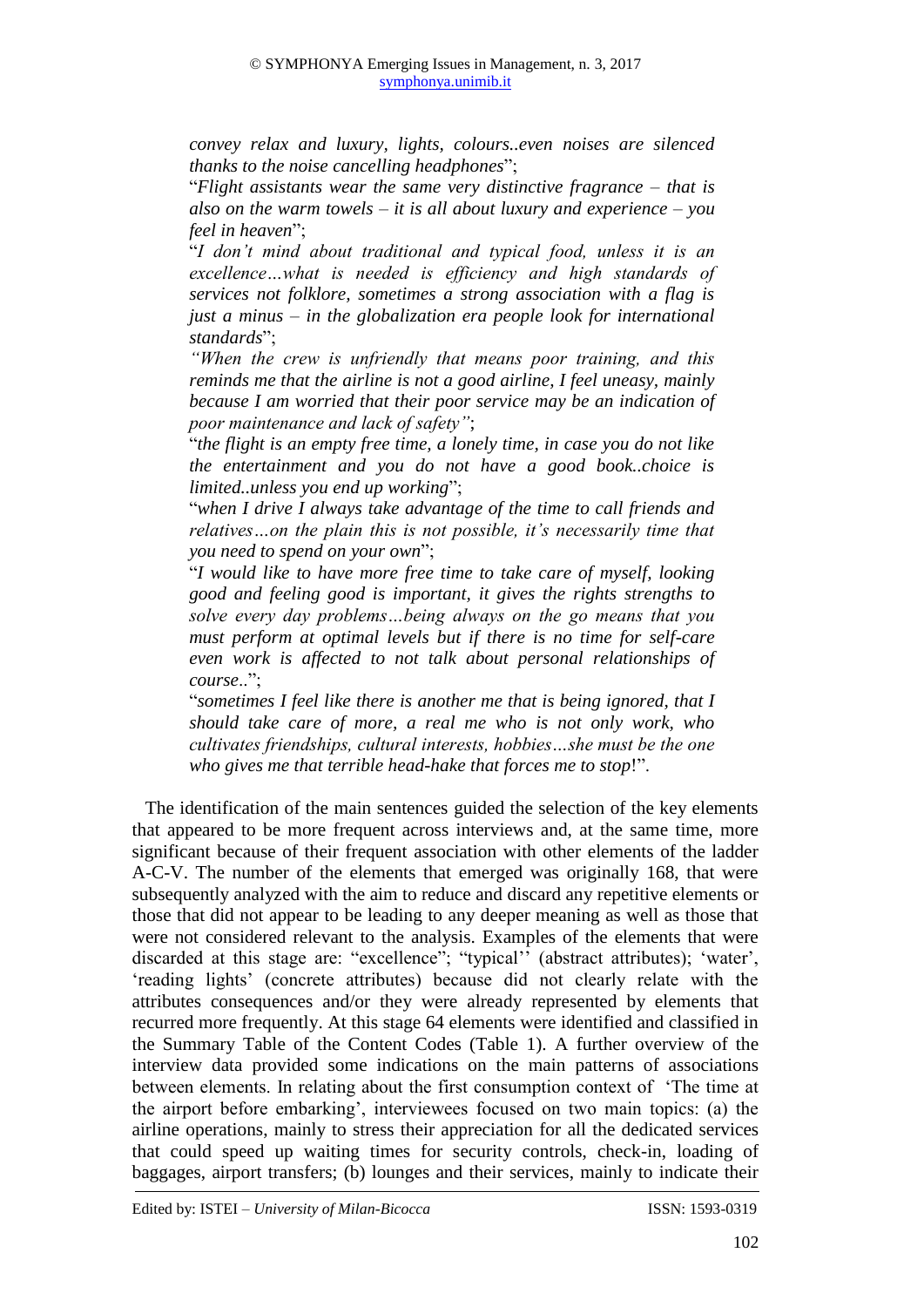dissatisfaction for the lack of consistency or quality of certain services such as showers, massages, beauty treatments, connectivity, device charges, entertainment, information, food and drinks.

| <b>CONCRETE AND</b>             | <b>FUNCTIONAL</b>      | <b>PSYCHOLOGICAL</b> | <b>INSTRUMENTAL</b>    | <b>TERMINAL</b>   |
|---------------------------------|------------------------|----------------------|------------------------|-------------------|
| <b>ABSTRACT ATTRIBUTES</b>      | <b>CONSEQUENCES</b>    | <b>CONSEQUENCES</b>  | <b>VALUES</b>          | <b>VALUES</b>     |
|                                 |                        |                      |                        |                   |
| (1) Speed of operations         |                        |                      |                        |                   |
| (2) Priority for disembarking   | (30) Time saving       | $(40)$ No time waste | (54) Efficiency        | $(61)$ Happiness  |
| and baggage reclaim             | (31) More time to      | (41) Privilege-      | (55) Performance       | $(62)$ Self-      |
| (3) Dedicated transfers         | work                   | Differentiation      | (56) Recognition       | affirmation       |
| (4) Punctuality                 | (32) More time to shop | (42) Importance      | $(57)$ Privacy         | $(63)$ Well-being |
| (5) Health and beauty           | (33) Better            | (44) Rest-Relax      | $(58)$ Health          | $(64)$ Family     |
| treatments in the lounges       | organization           | (45) Entertained     | $(59)$ Culture         | $(65)$ Love       |
| (6) Comfort of seats            | (34) Abilty to rest    | (46) Pampered        | (KNOWLEDGE)            |                   |
| (7) Space for legs              | (35) Ability to work   | $(47)$ Lonely        | (60)Social-connections |                   |
| (8) Privacy of seats            | (36) Looking good      | (48) Isolated        |                        |                   |
| (9) Pillows and blankets in     | (37) Good nutrition    | (49) Feeling Good    |                        |                   |
| natural fabrics                 | (38) Being Fit         | (50) Gratification   |                        |                   |
| (10) Quality of the meals and   | (39) Information       | (51) Pampered        |                        |                   |
| drinks                          | update                 | (52) Readiness       |                        |                   |
| (11) Variety of food and drinks |                        | (53)Self-Confidence  |                        |                   |
| (12) Assistance                 |                        |                      |                        |                   |
| (13) Cleanliness                |                        |                      |                        |                   |
| (14) Age of aircraft            |                        |                      |                        |                   |
| 15) Quality toiletry kits       |                        |                      |                        |                   |
| 16) Fragrances                  |                        |                      |                        |                   |
| 17) Courtesy of crew            |                        |                      |                        |                   |
| 18) Website usability           |                        |                      |                        |                   |
| 19) International approach      |                        |                      |                        |                   |
| 20) Nationalism                 |                        |                      |                        |                   |
| 21) Information on board        |                        |                      |                        |                   |
| (newspapers, magazines)         |                        |                      |                        |                   |
| 22) Language courseS            |                        |                      |                        |                   |
| 23) Entertainment-educainment   |                        |                      |                        |                   |
| 24) Quality of Entertainment    |                        |                      |                        |                   |
| 25) Music                       |                        |                      |                        |                   |
| 26) Elegance of uniforms        |                        |                      |                        |                   |
| 27) Connettivity and device     |                        |                      |                        |                   |
| chargers                        |                        |                      |                        |                   |
| 28) Functional Duty free        |                        |                      |                        |                   |
| catalogue                       |                        |                      |                        |                   |
| 29) Beauty -health-treatments   |                        |                      |                        |                   |

**Table 1:** *First Wave Analysis : Attributes – Consequences – Values* 

Some interviewees also reported feeling isolated in the lounge, as they would have preferred to have some type of exposure to the shopping options presented in the airport. For the scope of the Means-End Analysis most of the attributes associated with the lounge context were merged with the attributes emerged from the second consumption context 'the time during the flight from embarking to disembarking' as they represented overlapping concepts. For this second context of consumption, interviewees described three main categories of attributes. A first category referred to concrete and physical attributes of the aircraft such as 'the comfort of the seats' with reference to the 'space for the legs' or the 'opportunity to transform the seat in a fully-flat bed'; the 'cleanliness of the aircraft' and its 'modernity'. The comfort of the seats was observed to lead to the consequences of 'ability to work' and 'ability to rest', as well as, together with the attributes 'cleanliness' and 'modernity', to a psychological perception of 'security'. A second group of attributes referred to the quality of the services such as the quality and the variety of food and drinks on offer, the quality of the toiletry kits, the quality of the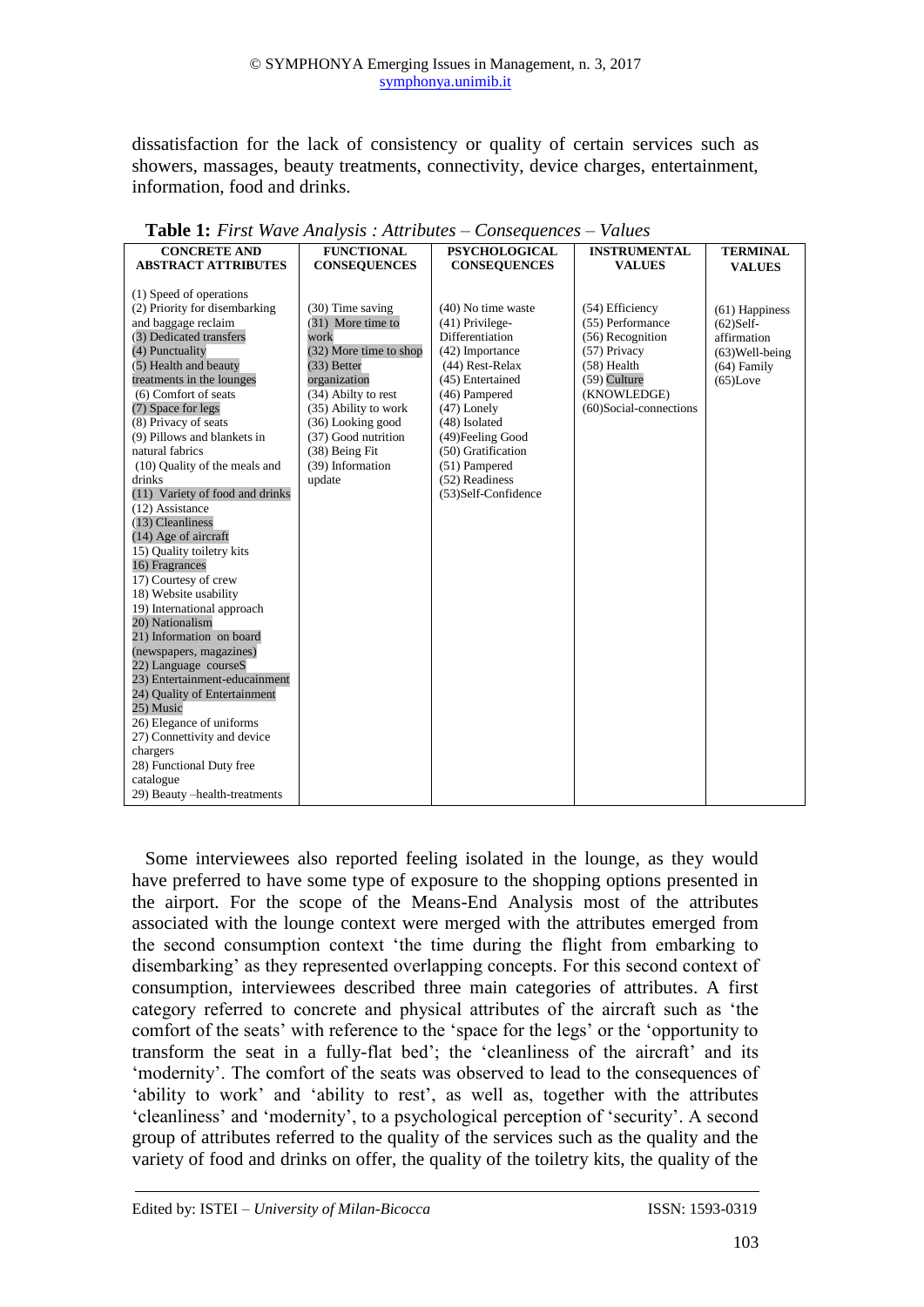fabric of pillows and blankets, the quality of the entertainment. The attribute of the quality of the food was associated with the consequence of assuring a 'good nutrition' and together with the other attributes to the psychological consequences of 'privilege-differentiation' and of feeling 'pampered'. A third main category of attributes referred to services associated with the concept of knowledge such as 'news and information', 'education through entertainment' and 'information'. These attributes led to consequences such as 'being up-to-date ', 'readiness, and 'ability to work'.

Based on the above descriptive overview, a second round analysis allowed for the discarding of further elements when they were overlapping concepts and when they were not meaningfully associated to other elements. More specifically, attributes that were repeated for both the lounges (element 5) and the flight (element 24) were merged together as they represented the same motivation. Element 3 (Dedicated transfers) was discarded because appeared to overlap with both element 1 (Speed of operation) and element 2 (Priority for disembarking and baggage reclaim). Interviewees who expressed a desire for dedicated transfers talked about a need for differentiation besides a more functional 'time saving' goal. The same concept of differentiation was associated to the elements 1 and 2 in relation to the main objective of saving time at the airport. The psychological consequence of 'Differentiation' (38) was associated (and not merged) to the consequence 'Privilege' as they appeared to express almost overlapping concepts with potentially different associations. The element 'Space for legs' which was very frequently described among the most important product attribute was merged with the more comprehensive element 'Comfort of seats'. Similarly, "Punctuality' (4) was discarded as the same meaning was represented in 'Speed of operations' (1). 'Cleanliness' (13) and 'Age of aircraft' (14) were merged in 'Aircraft conditions'. To account for the consequences associated with 'Pillow and blanket fabric' ; 'Courtesy of crew', 'Fragrance', 'Toiletry kit', 'Elegance of uniforms' the element 'Experience' was added in the psychological consequences and 'Gratification' was discarded. Further, 'pillow and blanket fabric' was merged with 'Comfort of the Seats' and 'Elegance of Uniforms' was discarded to be merged with 'Courtesy of the crew' in the new attribute element 'Crew attitude'. The element 'Nationalism' (20) was discarded as did not relate to relevant consequences. Elements from 21 to 25 were merged in three main ones 'Entertainment'; 'Knowledge' and 'Information'. The three functional consequences 'More time to work' (31), 'More time to shop' (32), 'Better organization' (33) and 'No time waste' (40) were discarded because overlapping with 'Time saving' (30) and 'Ability to work' (35). Finally the element 'Importance' was discarded because overlapping with 'Privilege' and the element 'Isolated' was merged with the element 'Lonely' to be then further discarded because the element could not well represent the consequence of one specific product attribute as it was rather associated to the general context of consumption. The concept was however taken into account in the interpretation of values associated with inner wellbeing and social connections. Table 2 presents the final elements that were used to quantify the strengths of the ladders A-C-V.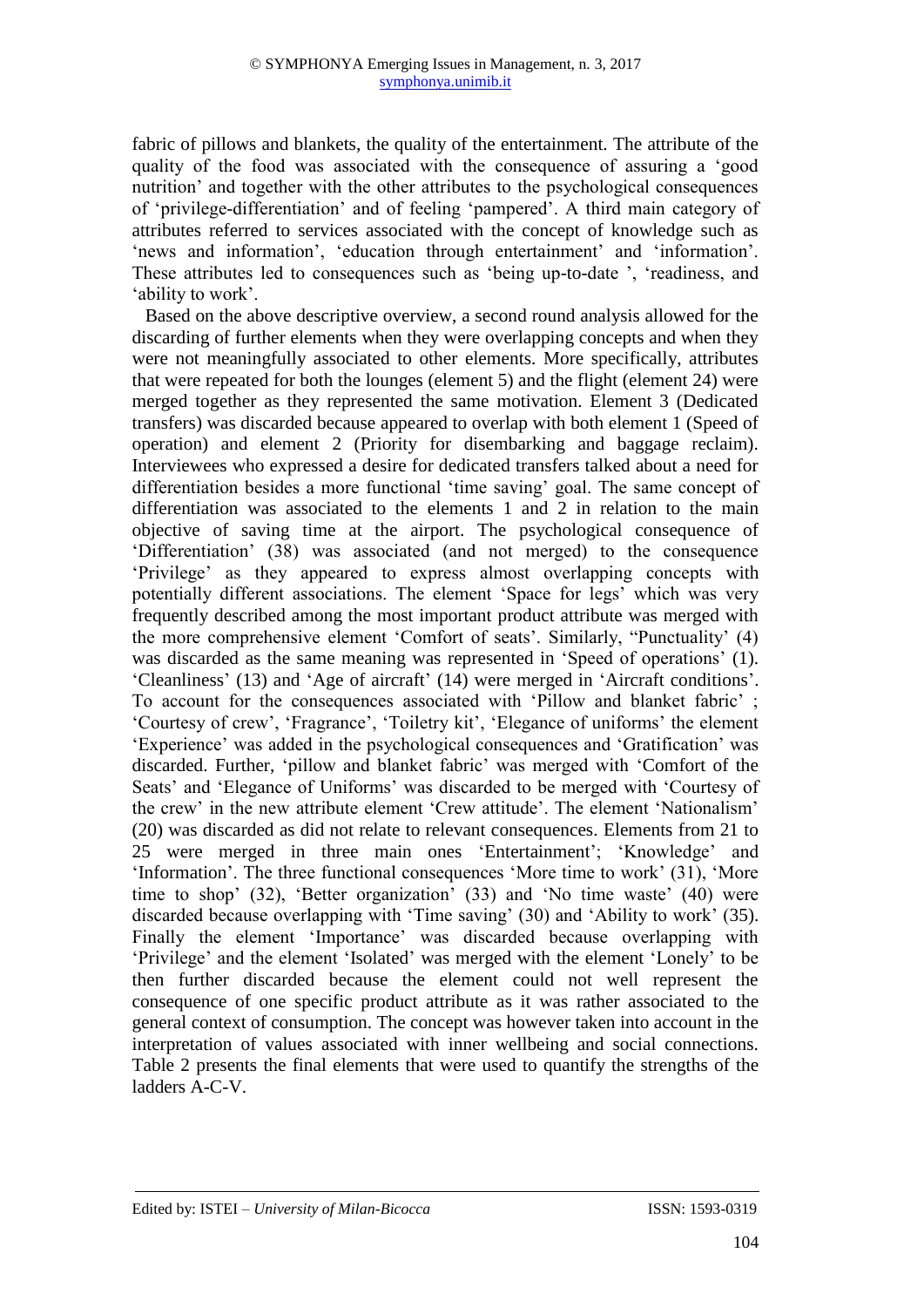| <b>CONCRETE AND</b><br><b>ABSTRACT</b><br><b>ATTRIBUTES</b>                                                                                                                                                                                                                                                                                                                                                                                                                                                                                     | <b>FUNCTIONAL</b><br><b>CONSEQUENCES</b>                                                                                                               | <b>PSYCHOLOGICAL</b><br><b>CONSEQUENCES</b>                                                                                                                                          | <b>INSTRUMENTAL</b><br><b>VALUES</b>                                                                                                                | <b>TERMINAL</b><br><b>VALUES</b>                                   |
|-------------------------------------------------------------------------------------------------------------------------------------------------------------------------------------------------------------------------------------------------------------------------------------------------------------------------------------------------------------------------------------------------------------------------------------------------------------------------------------------------------------------------------------------------|--------------------------------------------------------------------------------------------------------------------------------------------------------|--------------------------------------------------------------------------------------------------------------------------------------------------------------------------------------|-----------------------------------------------------------------------------------------------------------------------------------------------------|--------------------------------------------------------------------|
| $(1)$ Speed of<br>operations<br>(2) Priority for<br>disembarking and<br>baggage reclaim<br>(3) Comfort of seats<br>(4) Privacy of seats<br>(5) Ouality of the<br>meals and drinks<br>$(6)$ Assistance<br>(7) Quality toiletry kits<br>(8) Crew attitude<br>(9) Website usability<br>$(10)$ International<br>approach<br>(11) Information<br>(12) Knowledge<br>(13) Entertainment<br>(14) Connettivity and<br>device chargers<br>(15) Functional Duty<br>free catalogue<br>(16) Beauty and health<br>treatments<br>$(17)$ Aircraft<br>conditions | $(18)$ Time saving<br>(19) Ability to rest<br>(20) Ability to work<br>(21) Looking good<br>(22) Good nutrition<br>(23) Being Fit<br>(24) Being updated | (25) Privilege-Differentiation<br>$(26)$ Relax<br>(27) Entertained -<br>Gratified<br>(28) Pampered<br>(29) Feeling Good<br>(30) Readiness<br>(31) Self-Confidence<br>(32) Experience | (33) Efficiency<br>(34) Performance<br>(35) Recognition<br>(36) Privacy<br>$(37)$ Health<br>(38) Knowledge<br>(39) Social relations<br>(40) Edonism | $(41)$ Happiness<br>(42) Self-affirmation<br>(43) Inner Well-being |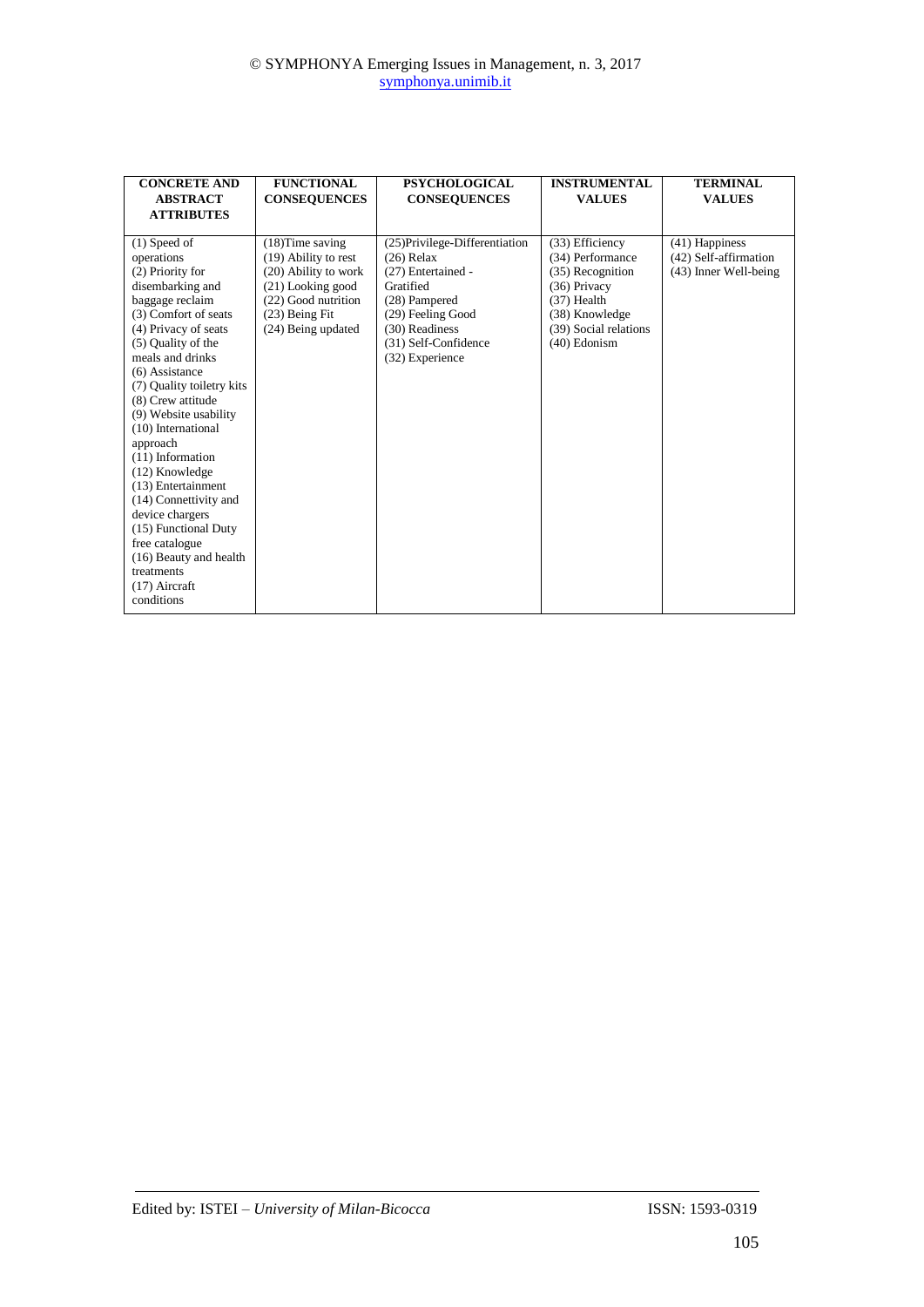**Table 2:** *Second Wave Analysis: Attributes – Consequences - Values* 

## **6. The Implication Matrix**

The Implication Matrix represents the frequency with which each element precedes another element. This frequency shows the strengths of the relationships in a ladder and this helps in the identification of the most significant ones. The number of the direct relations among the elements are presented in Table 2. The number of indirect relations with which elements are associated to one another are taken into account in the analysis to evaluate and compare the strengths of the associations of the ladders. In table 2, elements that do not precede the other but for which there are indirect associations only are marked with (\*).





# **7. Hierarchical Value Map**

The Hierarchical Value Map is built with the purpose to show the most significant chains of relations and interconnections between elements as they emerged from the Implication Matrix. Here, the ladders of elements presented in the verbalizations of all the interviews are collapsed by means of a two-steps procedure, first, a quantification of the strengths of the associations between elements and, second, a selection of the most significant chains. The dismembering of the original ladders of elements served the aim to show recurrent relations across the entire sample allowing for the identification and further representation of the most meaningful values. Starting from the attribute 1, a first relevant chain associates 'Speed of Operations' with the consequence 'Ability to Work' (20), and this to the psychological consequence 'Readiness' (30) with the instrumental values of 'Performance' (34) and 'Social Relations' (39), leading to both the values of 'Inner Well-Being' (41) and 'Happiness' (40) which also appear in mutual relation between each other. Although they may appear as overlapping constructs, the value of Happiness (as it will be shown further in the analysis) is expressed by a hedonistic motivation (40). The association of Happiness to hedonism shows it as a distinct value focusing on pleasure and gratification, which relates without totally overlapping to the type of inner-wellbeing deriving from the achievement of a state of mind of calm and deep satisfaction toward all the aspects of life, including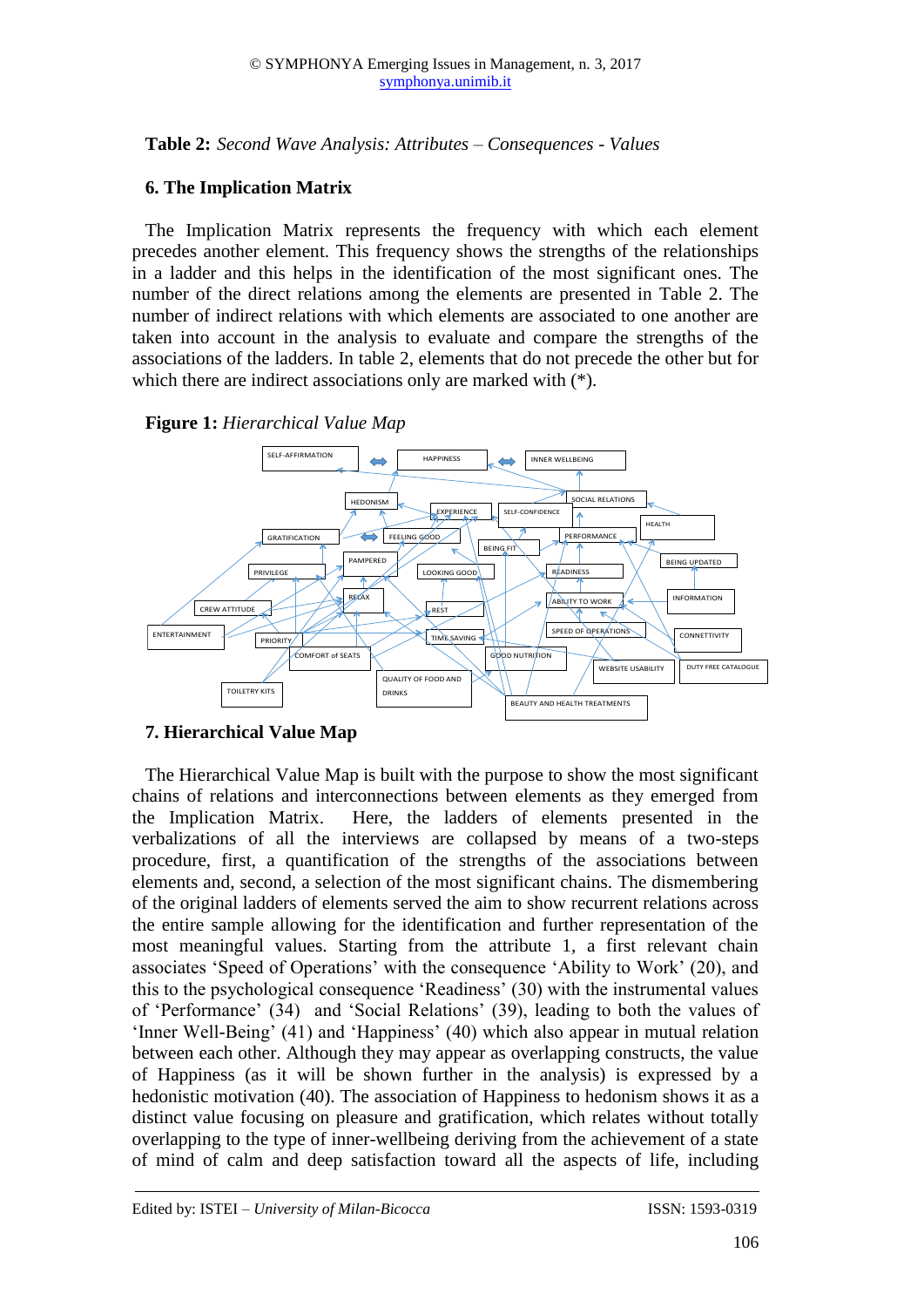'Health (37)', 'Knowledge (38)' and relational aspects. The relation between 'Well-being' and 'Knowledge' also leads to the further value of 'Self Affirmation' (42). The same type of chain is fostered by the associations with the attribute 2 'Priority for disembarking', which also lead to another significant path. Priority (2), in association with the 'Crew Attitude' (8), leads to the psychological consequences of 'Privilege' (25), 'Gratification'  $(27)$  and 'Feeling Good" (29), which finally associate with the instrumental value 'Hedonism' (40) and to the terminal values of 'Happiness' (41) and 'Inner-Well-being' (43).

At this stage of the analysis, two main Paths of Chains emerge. A first 'Hedonic' one that through a sense of privilege, gratification and hedonism reaches the terminal values of happiness and wellbeing; and a second 'Performative-Relational' one that through the consequences of readiness and performance leads to social relations and, finally, happiness. These two Paths of Chains emerge as a constant pattern in the further analysis of the other elements in the implication matrix. The attribute 'Priority' (2) leads to functional consequences of 'Time Saving' (18) and 'Ability to Work', which relate to the psychological consequence of 'Readiness' (30) and to the instrumental values 'Performance' (34) and 'Social Relations' (39) toward the terminal values of 'Happiness' (41) and 'Self-Affirmation' (42). The attribute 'Priority' (2) also leads to the consequences 'Ability to rest' (19) and 'Looking good' (21), which are associated to 'Feeling good' (29), to 'Hedonism' (40), 'Happiness' (41) and 'Inner-Wellbeing' (43). A similar pattern of associations is showed between 'Priority' (2), 'Privilege' (25) and 'Gratification' (27), leading, as for the previous chain, to 'Hedonism' (40) and finally to 'Happiness' and 'Inner-Wellbeing'. An additional ladder is that merging 'Priority' (2) with 'Relax' (26) toward 'Pampered' (28) and leading to 'Experience' (32) and then to 'Hedonism' (40), toward 'Happiness' and 'Inner-Wellbeing'.

The implication matrix shows that Priority (2) also leads to Experience (32), which has strong associations with Hedonism. Indeed, an emerging route toward 'Hedonism' and 'Happiness, appears to be the one going through 'Experience'. The attribute 'Comfort of seats' follows very similar paths to those described above, it shows associations to both the consequences 'Ability to rest' (19) and 'Relax' (26), leading to similar chains toward the psychological consequence of 'Feeling good'(29) and to the instrumental value 'Hedonism' finally leading to 'Happiness'. 'Comfort of seats' is equally conducive to the consequence of 'Readiness' (30), which is, as described above, associated to the 'Performative-Relational' Value Chain. Similarly, the attribute 'Privacy of seats' (4) is conducive to both the Value Chains described, that is: the 'Hedonistic' route, by leading to 'Feeling good' (29) through 'Privilege-Differentiation' (25) and 'Gratification' (27), as well as through 'Relax' (26) and 'Pampered' (28); and the 'Performative-Relational' route through 'Ability to work' (20) and 'Readiness' (30). 'Quality of Meals and Drinks' (5) is associated to "International approach' (10) and to 'Crew Attitude' (8), leading to the Hedonistic route through 'Privilege' (25) and 'Gratification' (27). The attribute 'Quality of Meals and Drinks' (5) show strong relations to the functional consequence of 'Good nutrition' (22) and 'Being fit' (23), leading to the instrumental value of 'Performance' (34) and 'Social relations' (39) along the 'Performative-Relational' Value Chain. "Quality of Meals and Drinks' (5) also leads to 'Gratification' (27), which in turn is associated to Experience (32) and 'Feeling good' (29) leading in both cases to Hedonism (40). Food quality shows then to play a double important role in the consumers'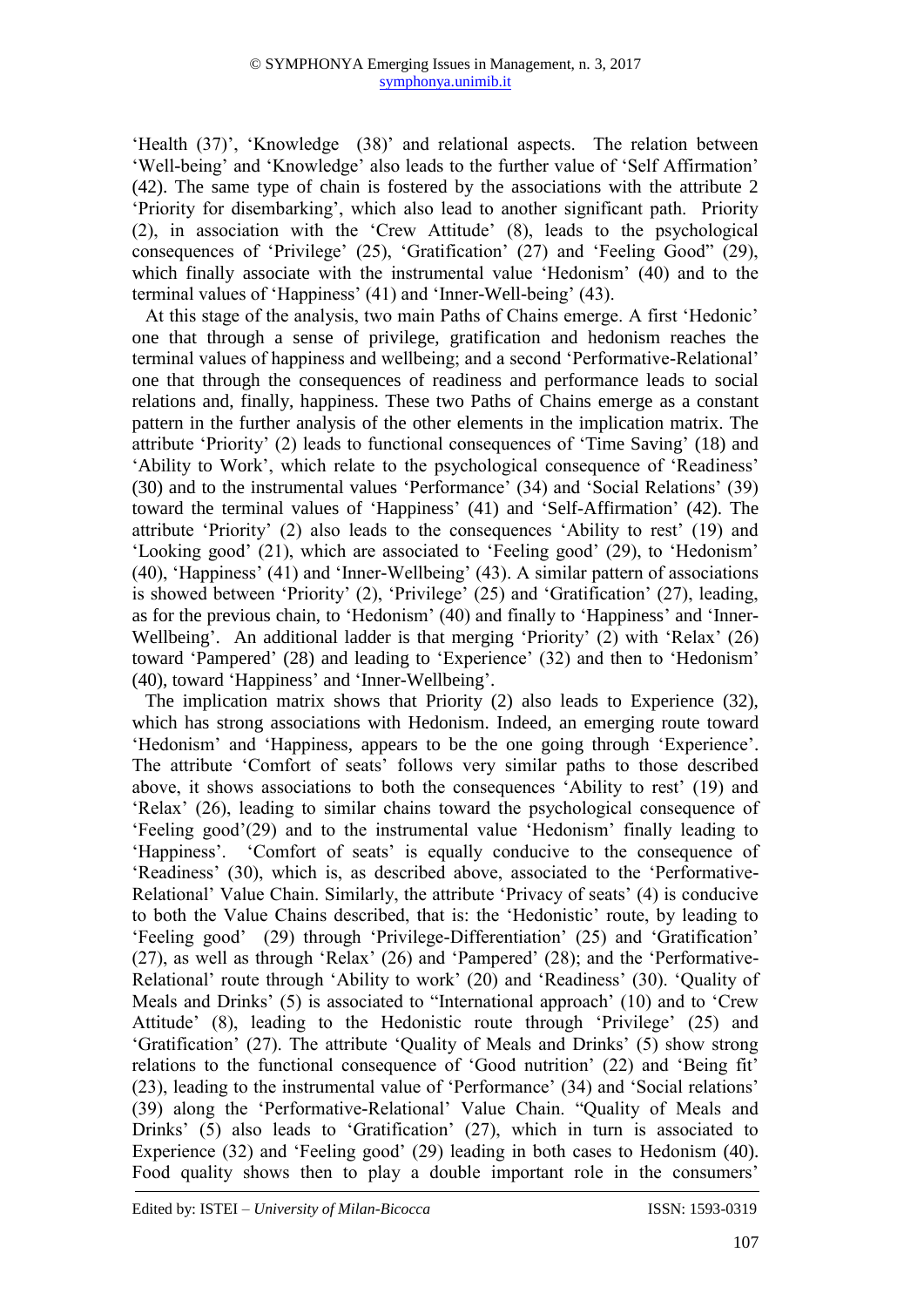perceptions, both in terms of functional consequences that are associated to performance and in terms of gratification and experience. The concrete attribute 'Quality toiletry kits' (7) leads to the psychological consequences of 'Pampered' and 'Experience', both associated to the Hedonistic Value Chain as well as to the attribute "Crew attitude', which leads to the Hedonistic Value Chain also through the consequences "Pampered' (28) and "Experience" (32). The 'Web site usability' (9) shows a double association to both the Hedonistic Value Chain, through the association with 'Experience' (32), and to the Performative-Relational Path, by means of the perceived consequence of 'Time saving' (18), associated with 'Ability to rest' (19) and 'Ability to work' (20). These latters are associated to 'Readiness' (34) and then to the instrumental value of 'Performance' (34), which is linked to 'Recognition' (35), to "Social Relations" (39) and finally to 'Happiness' (41) and to 'Self-Affirmation' (42). The attribute "Information" (11) leads to the values 'Performance' (34) and 'Social Relations' (39) through its associations to 'Ability to work' (20), 'Readiness' (30) and 'Being Updated' (24). Entertainment (13) leads to the psychological consequences of 'Relax' (26), 'Gratification' (27) and 'Pampered' (28), all associated to the consequence 'Feeling good' (29), which leads to 'Experience' and then to the Hedonist Value Chain. The attribute 'Connectivity' (14) leads to 'Ability to work' (20) and to 'Readiness' (30) toward the Performative-Relational Value Chain, as well as the attribute 'Functional Duty free catalogue' that associates to "Ability to work' and to 'Performance'. The last attribute that shows significant associations is 'Beauty and health treatments' (16), leading to the consequences of 'Looking good' (21) associated to 'Self'Confidence' (31), and from this to 'Social Relations' (39) toward 'Happiness' (41). Further associations of 'Beauty and health treatments' (16) are the psychological consequences of 'Relax' (26), of 'Pampered' (28), of 'Experience' and of 'Feeling good' (29) leading to Hedonism (40) and then again to 'Happiness' (41). The attribute 'Beauty and health treatments' (16) also leads to the Performative-Relational Value Chain through the functional consequence of 'Being fit' and the psychological consequence of 'Readiness' (30). Finally, 'Beauty and health treatments' (16) are associated to 'Health' (37), leading to 'Social relations' (39), and to the terminal values of 'Happiness' (41) and 'Inner Wellbeing' (43).

The observed relations show that among the attributes 'Comfort of seats' (3) is by far the most important of all with the highest number of direct relations. 'Comfort of seats' together with 'Privacy of seats' lead to the consequences of 'Ability to rest', 'Relax', 'Looking good' , 'Feeling good' as well as to 'Ability to work', showing that the concrete attributes associated with space and comfort have a fundamental basic importance in the evaluation of the flight. It is important to note that they relate to both the emerged Value Chains: the Hedonistic and the Performative ones. Another attribute with a significant number of relations is 'Quality of meals and drinks'. The associations of this attribute clearly indicate that next to the psychological (symbolic) consequences of 'Privilege' and 'Gratification', participants care about a 'Good nutrition' and about 'Health' as instrumental value toward the terminal value of 'Well-being'. By looking at the psychological consequences with the highest number of relations, in terms of number and frequency of associations, 'Experience' is the most important one, leading to 'Hedonism' and finally to 'Happiness'. The attributes that contribute to the on-board experience are: all the priority services that are linked with consequences of privilege and differentiation, the quality of assistance, the quality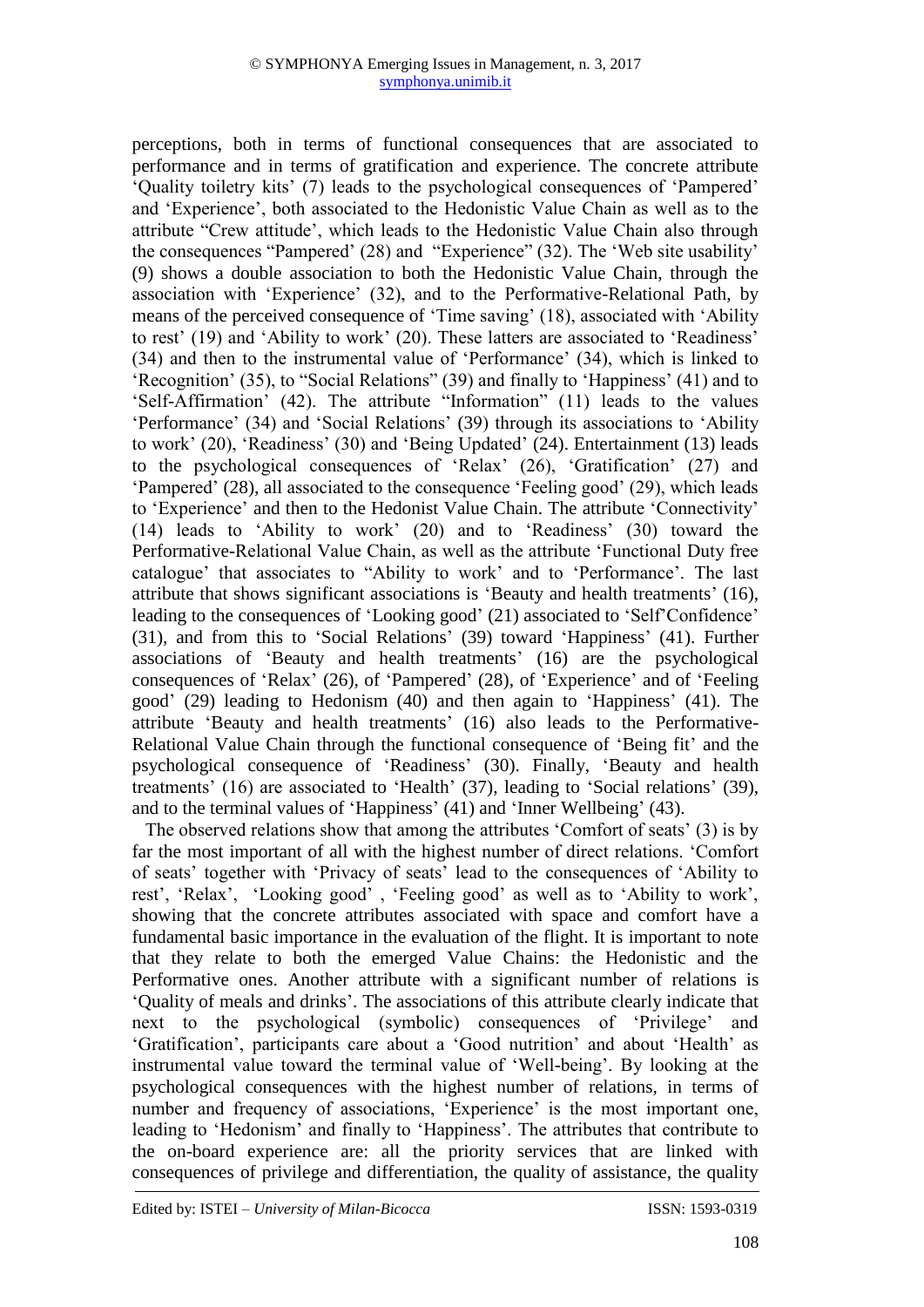of the meals, the quality of the toiletry kits, the attitude of the crew, the website usability, the quality of entertainment, connectivity and beauty and health treatments. An experiential framework can be adopted for the understanding of the main factors affecting satisfaction and dissatisfaction of the frequent flyers. Positive experiences are fostered by products and services that have a positive impact on mood, by leading to consequences such as gratification from a hedonistic and sensorial point of view, or that have a positive effect on the evaluation of the standards of the services quality in direct association with the values of efficiency and performance. However the main antecedent of Experience is the psychological consequence of 'feeling 'pampered', which is strongly associated with the 'sensorial' dimension of food quality and 'the hedonistic-relational' dimension of being well treated by the crew. Indeed, the two factors both lead to the instrumental values of Hedonism and Inner Wellbeing.

# **8. Discussion of Results**

Happiness, Wellbeing and Self-Affirmation emerge as the most relevant values for the interviewees. As discussed by Brondoni and Franzoni (2016), global tourism trends reflect social change and new consumers values. In the last years, a shift of values explained the success of personalized and enjoyment-based offers. Numerous contributions have related about the increasing importance of positive experience on customers' willingness to involve in subsequent exchanges and described how overall experience can even affect the evaluation of products quality (see De Nisco et al. 2015). The present results indicate that frequent flyers motivations in the evaluation of the airline and the on-board services are based on two main dimensions, one hedonistic and one performative-relational. The hedonist value chain leading mainly to the final value of Happiness is explained by a need for personal gratification and associated to a need for social differentiation. Products and services that have the potential to gratify and give pleasure are well evaluated. Enjoyment is a sough after result and it can also be associated to symbolic meanings of social differentiation and prestige. These latters appear to be motivated by the value of Self-affirmation, which indeed is the link between differentiation and the need for social appreciation as according to the performative-relational value chain. Self-affirmation is here conceptualized as a value for a full and truthful expression of the self, as a synonymous of the need for self-actualization (Maslow, 1943), that is for realizing personal potential and seeking personal growth. As indicated by Maslow (1954), self-realization is a continuous need, which has the potential to direct people lives and achievements in the search for a meaning to life. The motivation for self-actualization leads people in different directions (Kenrick et al., 2010), certain people will value work performance while others will feel a need for an artistic expression or for family related achievements. The value for self-affirmation is equal to a value for the pursuing of personal growth and the association between performance and social relations here reveals that for the frequent flyers target, professional performance can be also seen as instrumental to social acceptance, as a way to achieve and maintain satisfying interpersonal relationships. Research participants showed to care mostly about services and products that could help them performing at their best professionally and socially while at the same time making them 'feeling good'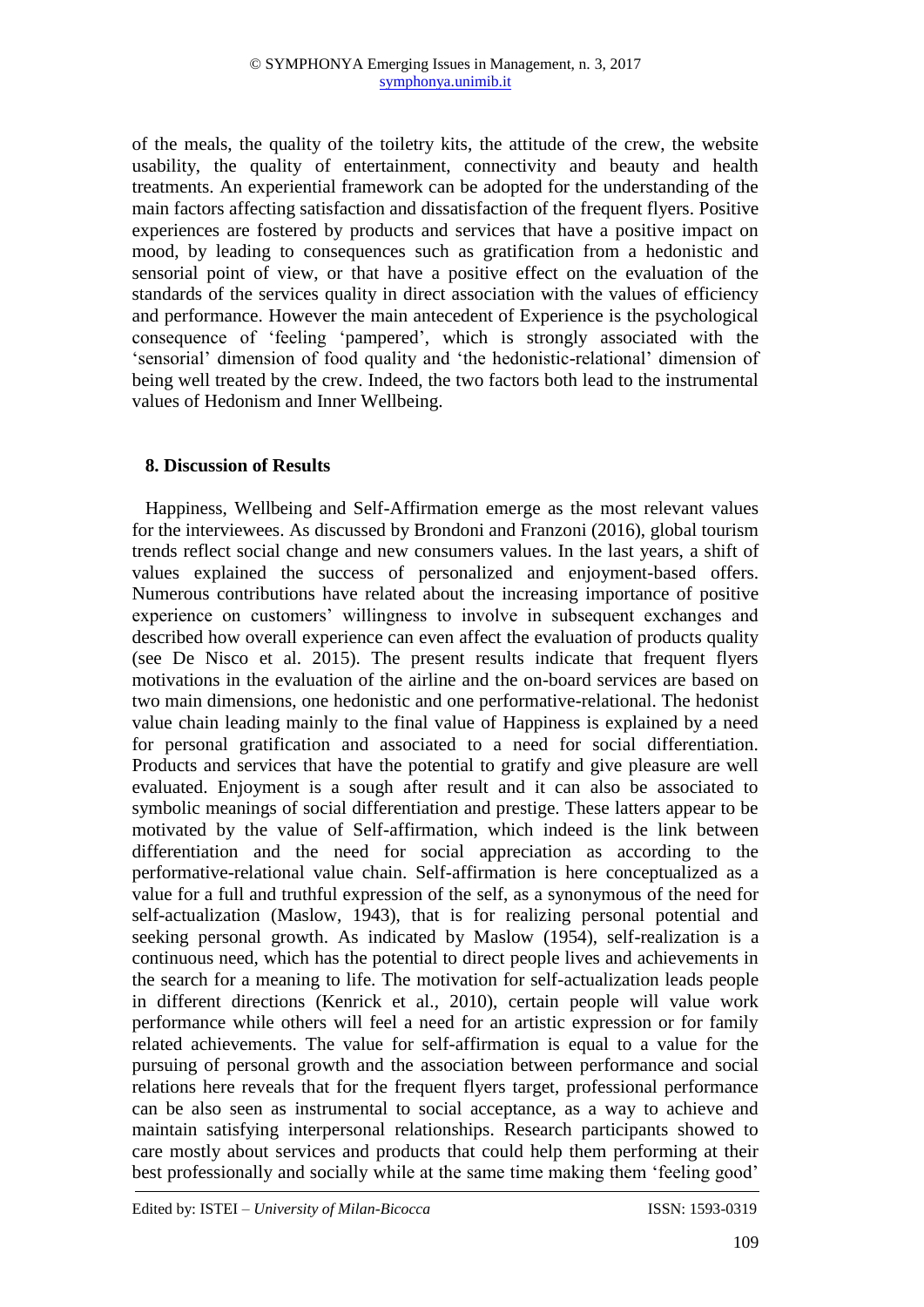and 'being pampered'. It is important to note that interviewees have spoken about the loneliness and the isolation associated with the frequency of long hauls flights: the time of the flight is often considered as 'free time' or even described in terms of 'dead time'. Data have shown that a common worry among interviewees was the lack of time for a satisfactory interpersonal life and, at the same time, a real need for more self-care. The frequency of their long-hauls flights clearly had an impact on their perception of missing 'important things' in life. Interviewees showed high expectations toward the on-board services potential in filling this empty time meaningfully. In line with market-driven managerial research that put forward the emerging significance of experience and sensation for tourists and travelers (Brondoni, 2016), products and services should guarantee positive on-board experiences by fulfilling their self-care and self-affirmation needs while pampering them on an emotional and sensorial level. Healthy food and beauty treatments should be accompanied by information-education services and entertainment that can satisfy interviewees' needs for culture and knowledge. Results clearly indicate that whether high standards of services are always expected on the other hand luxury by itself is not enough to completely satisfy the frequent flyers target of consumers. The cognitive structures with which products and services attributes have been evaluated suggest the emerging demand for products and services that can meet self-care and self-growth personal goals.

These results reflect emerging global consumer trends and are in line with the current tendency toward standardization across markets and geography (Liu et al. 2004). Interviewees could well represent the demand for international high-level standards in contrast with the 'typical of the local', which they describe as unnecessary folklore with specific reference to the catering offer. Managerial insights are supportive for the sharing of customer strategies and product innovation for a global standardization of services within the airlines alliance. Future contributions should however further address the potential conflict between areas for standardization and coexisting needs for product-brand differentiation within highly competitive market dynamics.

# **Bibliography**

Ashish, A., Fosfuri A.,, Gambardella A., (2001) Markets for Technology and their Implications for Corporate Strategy, *Industrial and Corporate Change,* (2), 419-451. <http://dx.doi.org/10.1093/icc/10.2.419>

[Balcombe,](http://www.sciencedirect.com/science/article/pii/S0969699708001762) K., [Fraser](http://www.sciencedirect.com/science/article/pii/S0969699708001762) ,I., [Harris,](http://www.sciencedirect.com/science/article/pii/S0969699708001762) L. (2009). Consumer willingness to pay for in-flight service and comfort levels: A choice experiment*[. Journal of Air Transport Management,](http://www.sciencedirect.com/science/journal/09696997)*15(5), 221-226. <https://doi.org/10.1016/j.jairtraman.2008.12.005>

Brondoni, S. M (2012). Innovation and Imitation: Corporate Strategies for Global Competition. *Symphonya, Emerging issues in Management*, 1, 10-24. <http://dx.doi.org/10.4468/2012.1.02brondoni>

Brondoni, S. M., (2016). Global Tourism Management. Mass, Experience and Sensations Tourism, *Symphonya. Emerging Issues in Management*, 1, 7-24. <http://dx.doi.org/10.4468/2016.1.02brondoni>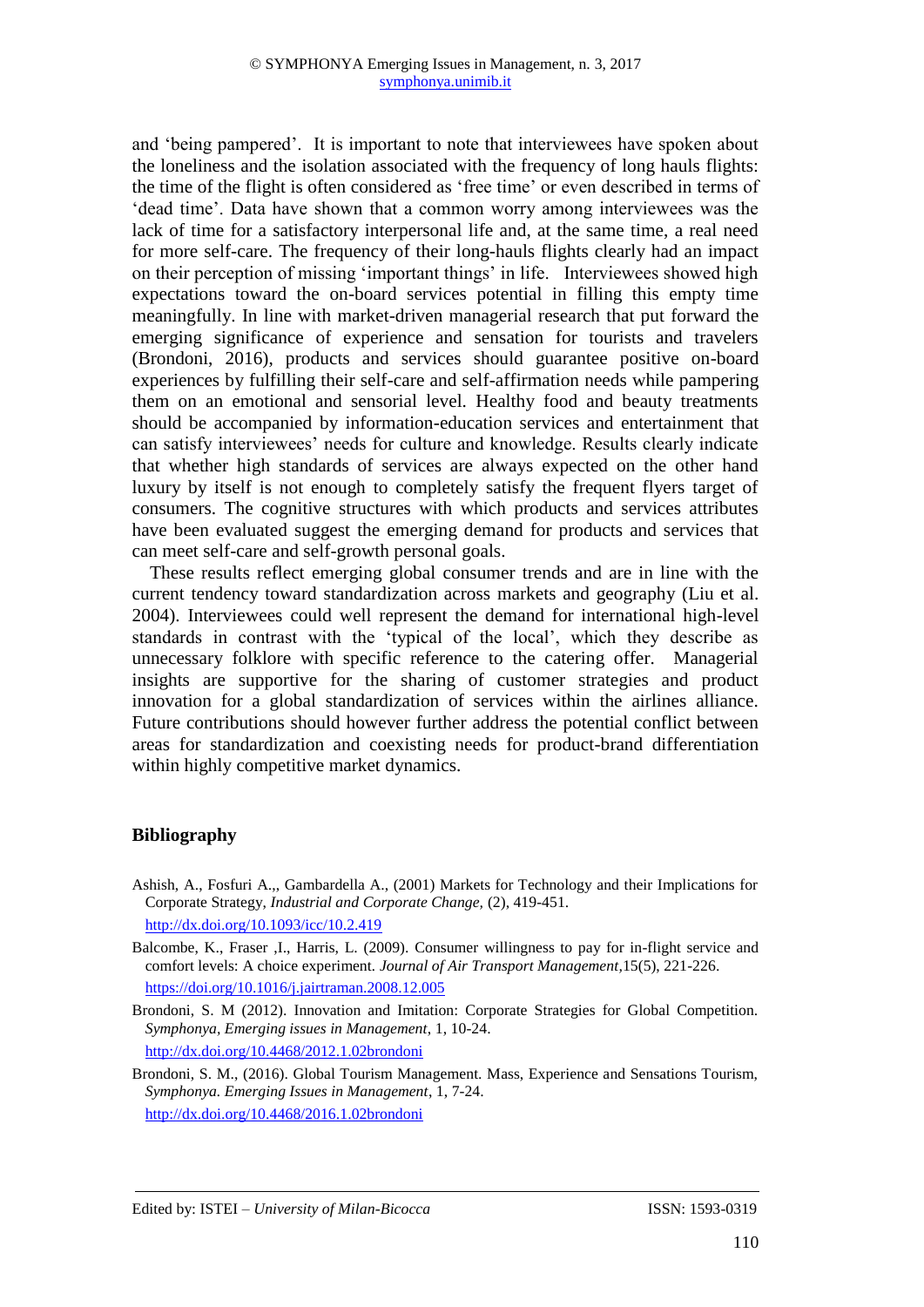- Brondoni, S. M. and Franzoni, S. (2016) Ouverture de 'Market-Driven Management in Global Tourism, *Symphonya, Emerging Issues in Management*, 2, 1-6. <http://dx.doi.org/10.4468/2016.2.overture>
- De Nisco, A., Mainolfi, G., Marino, V., Napolitano, M. R. (2015). Tourism satisfaction effect on general country image, destination image, and post-visit intentions. *Journal of Vacation Marketing*, 21(4), 87-110.
- De Nisco A., Mainolfi G., Marino V., Napolitano, M. R. (2012). Tourism experience, country image and post-visit intentions: a study on international tourists in Italy. *In: Bertoli G., Resciniti R. (eds.) International marketing and the country of origin effect: the global impact of made in Italy.* P. 65-80, Cheltenham, UK/Northampton, MA:Edward Elgar.
- Espino, R., Martin, J.C., [Román,](http://www.sciencedirect.com/science/article/pii/S1366554507000518) C. (2008). Analyzing the effect of preference heterogeneity on willingness to pay for improving service quality in an airline choice context. *Transportation Research Part E: Logistics and Transportation Review,* 44(4), 593-606.

<https://doi.org/10.1016/j.tre.2007.05.007>

Grunert, S. C., & Juhl, H.J. (1995). Values, environmental attitudes, and buying organic foods. *Journal of Economic Psychology*, 16(1), 39-62.

[https://doi.org/10.1016/0167-4870\(94\)00034-8](https://doi.org/10.1016/0167-4870(94)00034-8)

- Gutman, J. (1981). A Means-End Chain Model Based on Consumer Categorization Processes, *Journal of Marketing,* 46(2), 60-72.
- Gutman, J. (1981). A means-end model for facilitating analyses of product matrices based on consumer judgment. *Advances in Consumer Research*, 8, 116-121.
- Kenrick, D.T., Griskevicius, V., Neuberg, S.L., Schaller, M. (2010). Renovating the Pyramid of Needs: Contemporary extensions built upon ancient foundations. *Perspectives on Psychological Science,* 5, 292–314.
- Iatrou, K., Alamndari, F. (2005) The empirical analysis of the impact of alliances on airline operations. *Journal of Air Transport Management*, 11(3), 127-134.
- Lee, D., [Luengo-Prado,](https://scholar.google.it/citations?user=SvJYBdAAAAAJ&hl=it&oi=sra) M.J. (2004). Are passengers willing to pay more for additional legroom?. *Journal of Air Transport Management*, 10(6), 377-383.
- Liu, W., Guillet, BD, Xiao, Q., Law, R (2004). Globalization or localization of consumer preferences: The case of hotel room booking. Tourist Management, 41, 148-157. <https://doi.org/10.1016/j.jairtraman.2004.06.005>
- Martín, J.C., Román, C., Espino, R. (2008). Willingness to Pay for Airline Service Quality. *Transport Reviews*, 28(2), 199-217. <http://dx.doi.org/10.1080/01441640701577007>
- Maslow, A. H. (1954). *Motivation and Personality*. New York, Harper. http://dx.doi.org/10.1037/h0054346
- Perkins, W.S., Reynolds, T.J. (1988). The explanatory power of values in preference judgments: validation of the means-end perspective. *Advances in Consumer Research*, 15,122-6.
- Reynolds, T. J., Gutman, J. (1988). Laddering theory, method, analysis, and interpretation. *Journal of Advertising Research*, 2(1), 11-31.
- Reynolds, T. J., & Gutman, J. (1984). Advertising is image management. *Journal of Advertising*
- *Research*, 24(1), 27-36.
- Rokeach, M. (1979). Some unresolved issues in theories of beliefs, attitudes and values. *Nebraska Symposium on Motivation*, 27, 261-304.
- Rokeach, M. J. (1973). *The Nature of Human Values*. New York: The Free Press.
- Rokeach, M. (1968). *Beliefs, attitudes, and values: A theory of organization and* change. San Francisco: Jossey-Bass.
- Vorhies Douglas W., Harcher Michael (2000) The Capabilities and Performance Advantage of Market-Driven Firms: An Empirical Investigation, Australian Journal of Management, September, n. 25, pp. 145-171